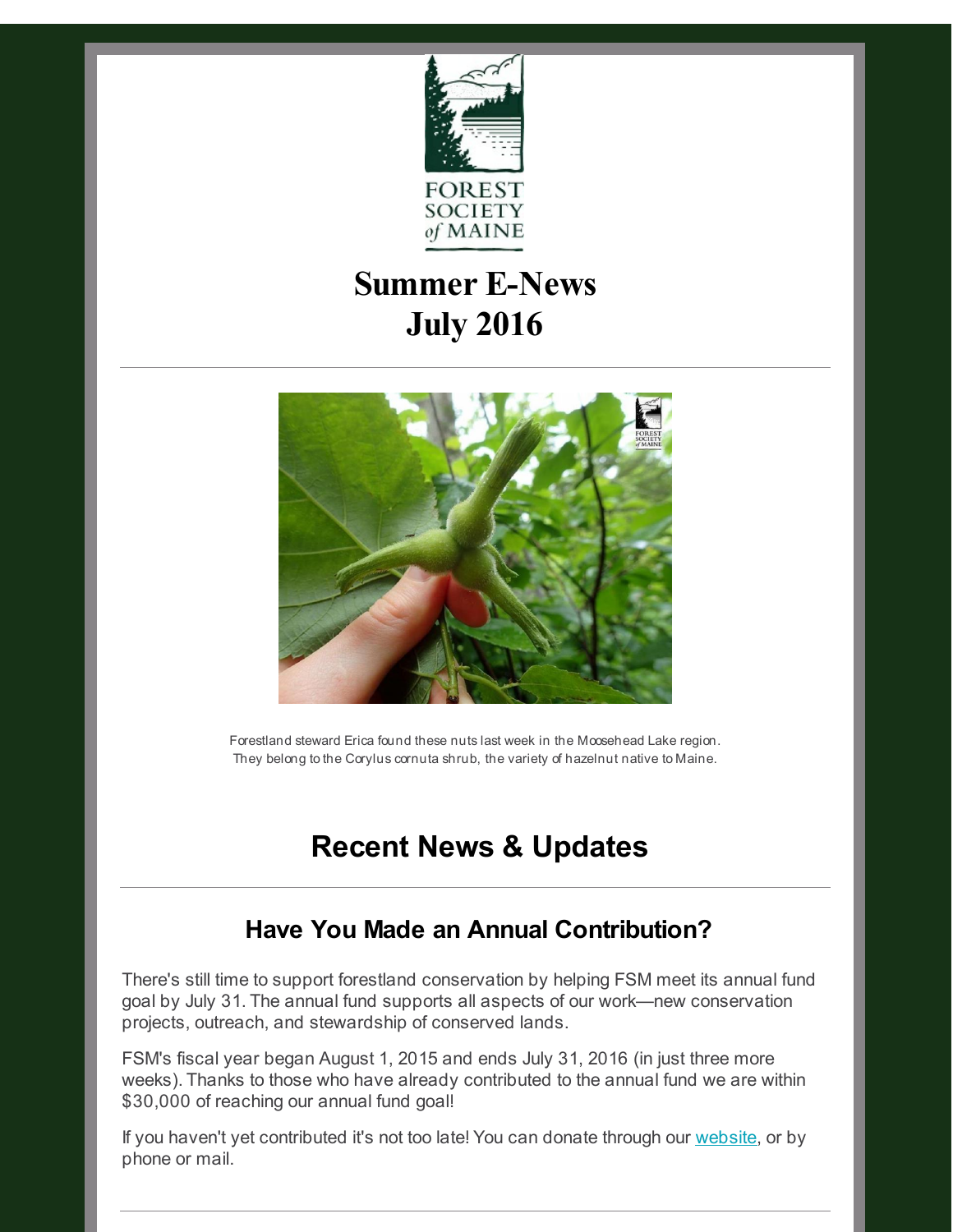#### **Annual Board Meeting in Grand Lake Stream**

The annual meeting ofFSM's board of directors in Grand Lake Stream in June provided a great opportunity for our board andstaff to see these lands up close, to learn first-hand about the vision andaccomplishments of Downeast Lakes Land Trust (DLLT), and to get to know the DLLT board and staff and the Grand Lakecommunity. The two days spent in Grand Lake Stream set a solid foundation fora lasting partnership between FSM and DLLT.



#### **Amazon - Musquash closing**

The Forest Society of Maine has been working with Downeast Lakes Land Trust (DLLT) to complete a decade long landscape conservation initiative in the Down East Lakes region. DLLT recently closed on their 21,000-acre Grand Lake Stream Community Forest project, and, as part of that transaction DLLT donated a 7,100-acre conservation easement to FSM.

This donated easement covers the core area of very high ecological significance, including a bog ecosystem, an unpatterned fen ecosystem, a birch-oak talus woodland, and an ironwood-oak-ash woodland.There are also two small waterfalls on the property, which is uncommon in the Downeast Lakes region.



A view of the Amazon - Musquash conserved lands, June 2016.

### **Moosehead Trails**

Last month 11 people participated in the first-ever work trip hosted by Moosehead Trails (MT). MT is a new volunteer group helping to maintain walking, hiking, and biking trails in the greater Moosehead Lake region.

Volunteers painted blazes and cut brush along 1.6 miles of two trails, Little Wilson Falls and Goodell Brook Falls. They officially opened Little Wilson as a side trail to the Appalachian Trail, and installed signs at the junction to help keep hikers on the right path.

You can get involved with MT by joining a work trip later this summer. The next trip is July 16 at the Number Four Mountain Trail.

FSM's Erica Kaufmann is the coordinator for Moosehead Trails and can be [emailed](mailto:erica@fsmaine.org) for more information.